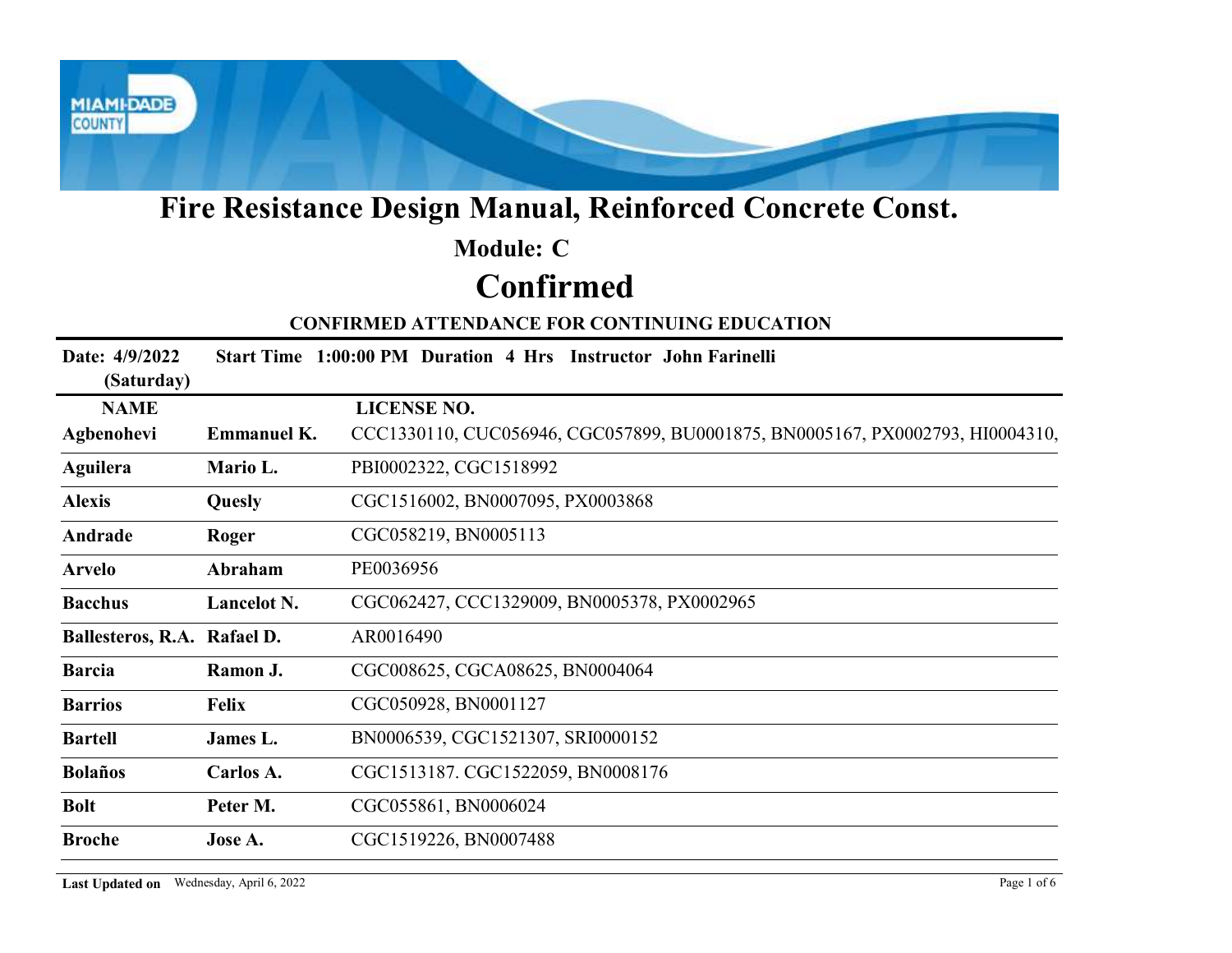

### Confirmed Module: C

|                              |                      | Fire Resistance Design Manual, Reinforced Concrete Const.            |
|------------------------------|----------------------|----------------------------------------------------------------------|
|                              |                      | <b>Module: C</b>                                                     |
|                              |                      | <b>Confirmed</b>                                                     |
|                              |                      | <b>CONFIRMED ATTENDANCE FOR CONTINUING EDUCATION</b>                 |
| Date: 4/9/2022<br>(Saturday) |                      | Start Time 1:00:00 PM Duration 4 Hrs Instructor John Farinelli       |
| <b>NAME</b>                  |                      | <b>LICENSE NO.</b>                                                   |
| Canales, P.E.                | Jorge A.             | PE60444                                                              |
| Carranza                     | Eduardo V.           | CGC1507585, CCC1329318, BN0005610, PX0003031, SRI0000138             |
| Clarke, P.E.                 | Jeanne L.            | PE0041859, BN0006210, PX0003192                                      |
| <b>Clemente</b>              | Pedro M.             | CGC1512480, BN0007895                                                |
| De Cubas                     | Georgina E.          | AR0099351                                                            |
| De La Nuez                   | Mauricio             | CGC1523138, BN0007015                                                |
| <b>Devilme</b>               | Jean S.              | CGC057989, BN0004150, PX0002908                                      |
| Diaz                         | Rene I.              | CGC044297, BN0003314, PX0001578                                      |
| Francis                      | <b>Stephen</b>       | CGC1510125, BN0006360, HI0001202                                     |
| Gascon, P.E.                 | Jaime D.             | BU0001917, PE0063979                                                 |
| Gonzalez                     | Pedro J.             | CGC1512218, BN0008266, PBP0001391                                    |
|                              | <b>Marco Antonio</b> | BN0006555, CGC1509752, CCC1328036, CGC1521315, CCC1330159, PX0004641 |
| Gorrin                       |                      |                                                                      |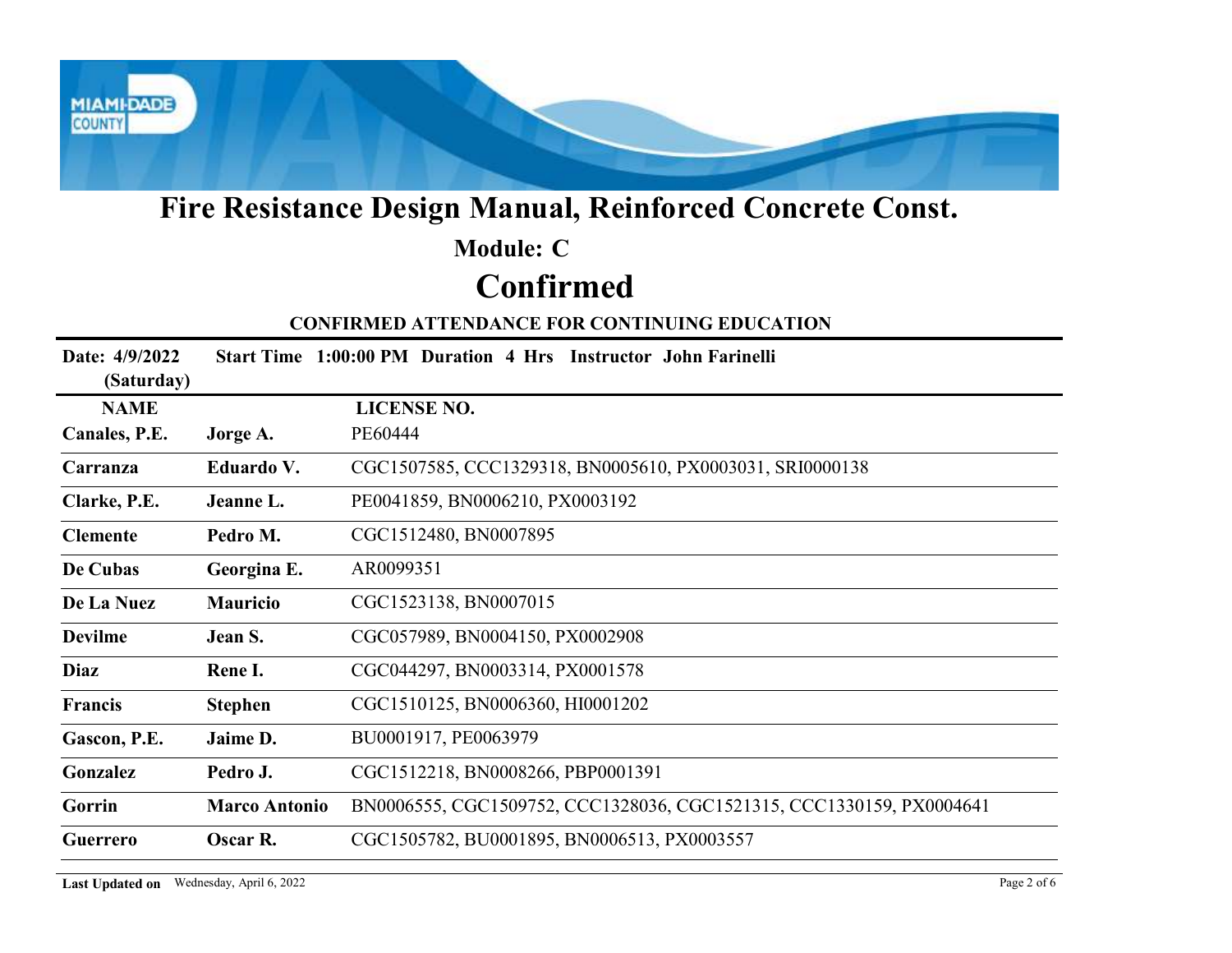

# Module: C

# Confirmed

| <b>Module: C</b><br>Confirmed<br><b>CONFIRMED ATTENDANCE FOR CONTINUING EDUCATION</b><br>Date: 4/9/2022<br>Start Time 1:00:00 PM Duration 4 Hrs Instructor John Farinelli<br>(Saturday)<br><b>LICENSE NO.</b><br><b>NAME</b><br>CGC1515317, PBI0002340, PBP0001385<br>Michael C.<br>Hann<br>CGC048597, BN0002885, PX0000386<br>Hernandez<br>Jorge M.<br>CGC152190<br><b>Hernandez Alon Marisol</b><br>CGC048652, BN0004873<br><b>Iglesias</b><br>Jose M.<br>AR0007692<br>Iglesias, R.A.<br>Jorge E.<br><b>Yun Sool</b><br>PE0045909<br><b>Joo, P.E.</b><br>CGC017699, BN0003547<br>Ralph E.<br><b>Kassner</b><br>BU0001537, CCC057808, CGC058782, BN0003086, PX0001432, SRI0000045, HI0004939<br><b>Miguel</b><br>Lemus<br>AR0096554<br>Leonardo<br>CGC1520642, BN0006713, SCC131151327, SCC131151451<br>Jose E.<br>Lopez, Jr.<br>BU0001480, CGC020422, BN0005387, PX0002674<br><b>Maltby</b><br>Wesley C.<br>AR0095197, ICC8102404, ID0005733<br><b>Marrero</b><br><b>Asael</b><br>CGC1505503, CGC1526111, CCC1330997, BU0002112, BN0006632, PX0003825, SRI0000<br><b>Martinez</b><br>Pedro J. |         | Fire Resistance Design Manual, Reinforced Concrete Const. |
|-------------------------------------------------------------------------------------------------------------------------------------------------------------------------------------------------------------------------------------------------------------------------------------------------------------------------------------------------------------------------------------------------------------------------------------------------------------------------------------------------------------------------------------------------------------------------------------------------------------------------------------------------------------------------------------------------------------------------------------------------------------------------------------------------------------------------------------------------------------------------------------------------------------------------------------------------------------------------------------------------------------------------------------------------------------------------------------------------|---------|-----------------------------------------------------------|
|                                                                                                                                                                                                                                                                                                                                                                                                                                                                                                                                                                                                                                                                                                                                                                                                                                                                                                                                                                                                                                                                                                 |         |                                                           |
|                                                                                                                                                                                                                                                                                                                                                                                                                                                                                                                                                                                                                                                                                                                                                                                                                                                                                                                                                                                                                                                                                                 |         |                                                           |
|                                                                                                                                                                                                                                                                                                                                                                                                                                                                                                                                                                                                                                                                                                                                                                                                                                                                                                                                                                                                                                                                                                 |         |                                                           |
|                                                                                                                                                                                                                                                                                                                                                                                                                                                                                                                                                                                                                                                                                                                                                                                                                                                                                                                                                                                                                                                                                                 |         |                                                           |
|                                                                                                                                                                                                                                                                                                                                                                                                                                                                                                                                                                                                                                                                                                                                                                                                                                                                                                                                                                                                                                                                                                 |         |                                                           |
|                                                                                                                                                                                                                                                                                                                                                                                                                                                                                                                                                                                                                                                                                                                                                                                                                                                                                                                                                                                                                                                                                                 |         |                                                           |
|                                                                                                                                                                                                                                                                                                                                                                                                                                                                                                                                                                                                                                                                                                                                                                                                                                                                                                                                                                                                                                                                                                 |         |                                                           |
|                                                                                                                                                                                                                                                                                                                                                                                                                                                                                                                                                                                                                                                                                                                                                                                                                                                                                                                                                                                                                                                                                                 |         |                                                           |
|                                                                                                                                                                                                                                                                                                                                                                                                                                                                                                                                                                                                                                                                                                                                                                                                                                                                                                                                                                                                                                                                                                 |         |                                                           |
|                                                                                                                                                                                                                                                                                                                                                                                                                                                                                                                                                                                                                                                                                                                                                                                                                                                                                                                                                                                                                                                                                                 |         |                                                           |
|                                                                                                                                                                                                                                                                                                                                                                                                                                                                                                                                                                                                                                                                                                                                                                                                                                                                                                                                                                                                                                                                                                 |         |                                                           |
|                                                                                                                                                                                                                                                                                                                                                                                                                                                                                                                                                                                                                                                                                                                                                                                                                                                                                                                                                                                                                                                                                                 |         |                                                           |
|                                                                                                                                                                                                                                                                                                                                                                                                                                                                                                                                                                                                                                                                                                                                                                                                                                                                                                                                                                                                                                                                                                 |         |                                                           |
|                                                                                                                                                                                                                                                                                                                                                                                                                                                                                                                                                                                                                                                                                                                                                                                                                                                                                                                                                                                                                                                                                                 | Liguori |                                                           |
|                                                                                                                                                                                                                                                                                                                                                                                                                                                                                                                                                                                                                                                                                                                                                                                                                                                                                                                                                                                                                                                                                                 |         |                                                           |
|                                                                                                                                                                                                                                                                                                                                                                                                                                                                                                                                                                                                                                                                                                                                                                                                                                                                                                                                                                                                                                                                                                 |         |                                                           |
|                                                                                                                                                                                                                                                                                                                                                                                                                                                                                                                                                                                                                                                                                                                                                                                                                                                                                                                                                                                                                                                                                                 |         |                                                           |
|                                                                                                                                                                                                                                                                                                                                                                                                                                                                                                                                                                                                                                                                                                                                                                                                                                                                                                                                                                                                                                                                                                 |         |                                                           |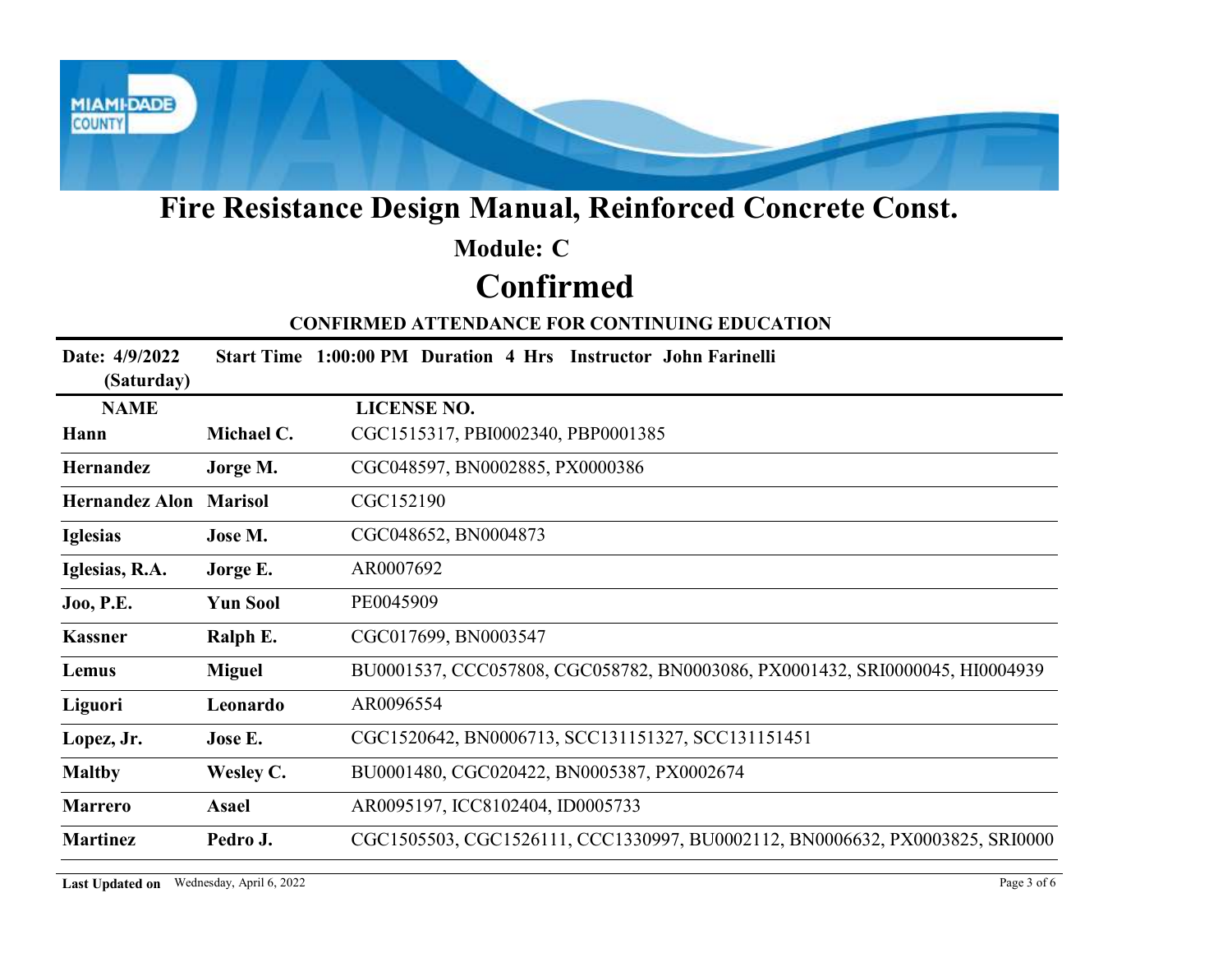

### Confirmed Module: C

| <b>Module: C</b><br><b>Confirmed</b><br><b>CONFIRMED ATTENDANCE FOR CONTINUING EDUCATION</b><br>Date: 4/9/2022<br>Start Time 1:00:00 PM Duration 4 Hrs Instructor John Farinelli<br>(Saturday)<br><b>LICENSE NO.</b><br><b>NAME</b><br>PE0063902<br>Mascaro Jr., P.E Guari<br>AR0009094<br>Richard<br>Mora<br>CGC1508347, CCC1327005, SCC131151105, HI0006131<br><b>Morales</b><br>Hugo A<br>AR100968<br><b>Muller</b><br>Perla<br>CGC062462, CCC1326652, BU0001666, BN0003864, PX0002422, HI0003698, MRSA01387<br>Naranjo<br><b>Ismael</b><br>CGC1513343, BN0007127<br><b>Nathan</b><br><b>Stanley M.</b><br>PE0018594, CTQB16B000373, RG291103926, RG29027594<br>Naumann, P.E.<br>Carlos A.<br>BN0008320<br><b>Nunez</b><br>Abner<br>RA0007999, BN0002646, PX0001152<br>Peon, R.A.<br>George E.<br>BN0007344, CGC1516733, PBP0001371<br>Roldan<br><b>Perez</b><br>AR0008515, BU0002131<br>Porfiri, R.A.<br>John R.<br>CGC1505407, BN0007464, PX4428<br>Raul<br><b>Ramos</b><br>Rodriguez<br>Frank D.<br>CGC1508753, BN0006310, PX0003712 |  | Fire Resistance Design Manual, Reinforced Concrete Const. |
|--------------------------------------------------------------------------------------------------------------------------------------------------------------------------------------------------------------------------------------------------------------------------------------------------------------------------------------------------------------------------------------------------------------------------------------------------------------------------------------------------------------------------------------------------------------------------------------------------------------------------------------------------------------------------------------------------------------------------------------------------------------------------------------------------------------------------------------------------------------------------------------------------------------------------------------------------------------------------------------------------------------------------------------------|--|-----------------------------------------------------------|
|                                                                                                                                                                                                                                                                                                                                                                                                                                                                                                                                                                                                                                                                                                                                                                                                                                                                                                                                                                                                                                            |  |                                                           |
|                                                                                                                                                                                                                                                                                                                                                                                                                                                                                                                                                                                                                                                                                                                                                                                                                                                                                                                                                                                                                                            |  |                                                           |
|                                                                                                                                                                                                                                                                                                                                                                                                                                                                                                                                                                                                                                                                                                                                                                                                                                                                                                                                                                                                                                            |  |                                                           |
|                                                                                                                                                                                                                                                                                                                                                                                                                                                                                                                                                                                                                                                                                                                                                                                                                                                                                                                                                                                                                                            |  |                                                           |
|                                                                                                                                                                                                                                                                                                                                                                                                                                                                                                                                                                                                                                                                                                                                                                                                                                                                                                                                                                                                                                            |  |                                                           |
|                                                                                                                                                                                                                                                                                                                                                                                                                                                                                                                                                                                                                                                                                                                                                                                                                                                                                                                                                                                                                                            |  |                                                           |
|                                                                                                                                                                                                                                                                                                                                                                                                                                                                                                                                                                                                                                                                                                                                                                                                                                                                                                                                                                                                                                            |  |                                                           |
|                                                                                                                                                                                                                                                                                                                                                                                                                                                                                                                                                                                                                                                                                                                                                                                                                                                                                                                                                                                                                                            |  |                                                           |
|                                                                                                                                                                                                                                                                                                                                                                                                                                                                                                                                                                                                                                                                                                                                                                                                                                                                                                                                                                                                                                            |  |                                                           |
|                                                                                                                                                                                                                                                                                                                                                                                                                                                                                                                                                                                                                                                                                                                                                                                                                                                                                                                                                                                                                                            |  |                                                           |
|                                                                                                                                                                                                                                                                                                                                                                                                                                                                                                                                                                                                                                                                                                                                                                                                                                                                                                                                                                                                                                            |  |                                                           |
|                                                                                                                                                                                                                                                                                                                                                                                                                                                                                                                                                                                                                                                                                                                                                                                                                                                                                                                                                                                                                                            |  |                                                           |
|                                                                                                                                                                                                                                                                                                                                                                                                                                                                                                                                                                                                                                                                                                                                                                                                                                                                                                                                                                                                                                            |  |                                                           |
|                                                                                                                                                                                                                                                                                                                                                                                                                                                                                                                                                                                                                                                                                                                                                                                                                                                                                                                                                                                                                                            |  |                                                           |
|                                                                                                                                                                                                                                                                                                                                                                                                                                                                                                                                                                                                                                                                                                                                                                                                                                                                                                                                                                                                                                            |  |                                                           |
|                                                                                                                                                                                                                                                                                                                                                                                                                                                                                                                                                                                                                                                                                                                                                                                                                                                                                                                                                                                                                                            |  |                                                           |
|                                                                                                                                                                                                                                                                                                                                                                                                                                                                                                                                                                                                                                                                                                                                                                                                                                                                                                                                                                                                                                            |  |                                                           |
|                                                                                                                                                                                                                                                                                                                                                                                                                                                                                                                                                                                                                                                                                                                                                                                                                                                                                                                                                                                                                                            |  |                                                           |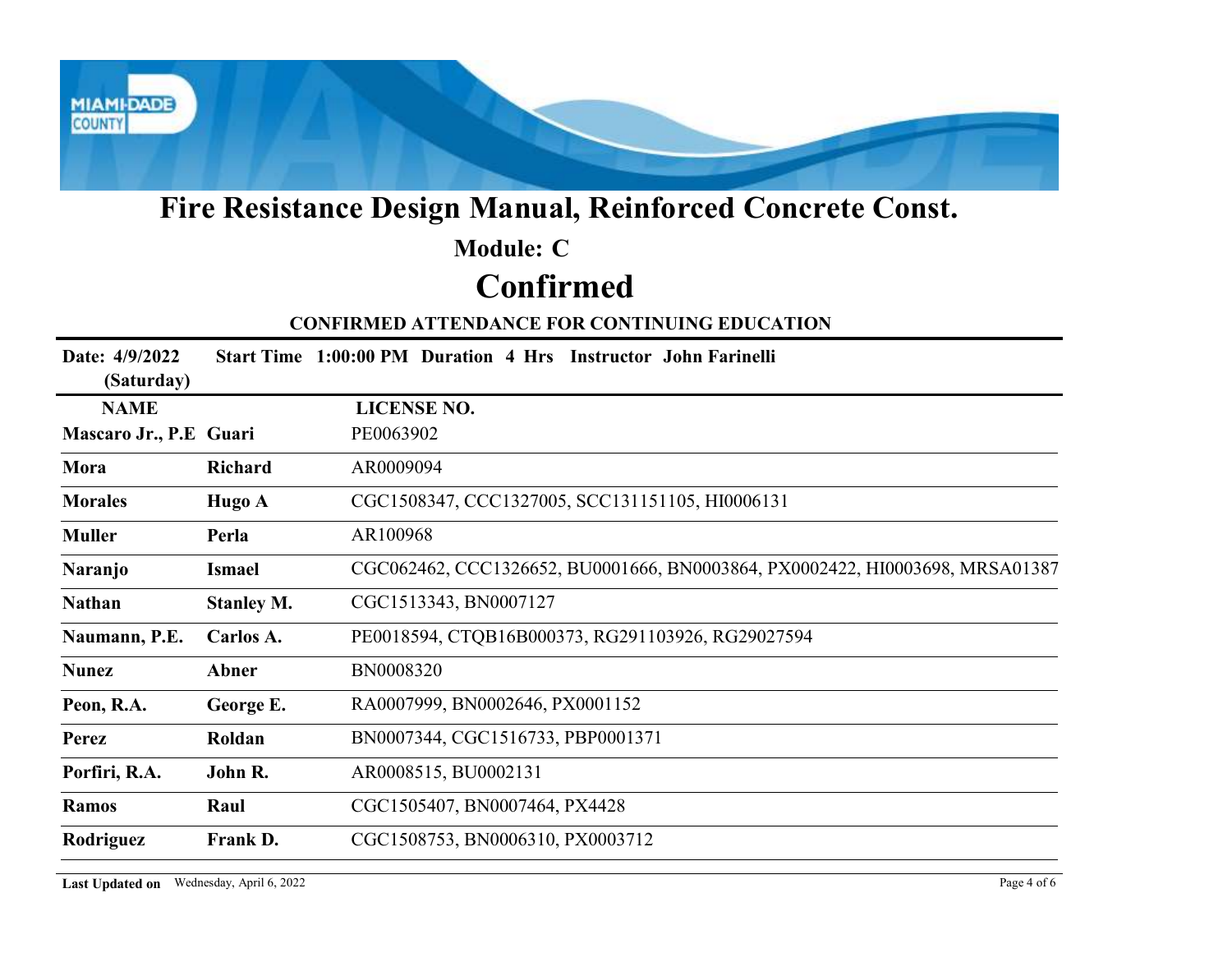

### Confirmed Module: C

|                              |                 | Fire Resistance Design Manual, Reinforced Concrete Const.                     |
|------------------------------|-----------------|-------------------------------------------------------------------------------|
|                              |                 | <b>Module: C</b>                                                              |
|                              |                 | <b>Confirmed</b>                                                              |
|                              |                 | <b>CONFIRMED ATTENDANCE FOR CONTINUING EDUCATION</b>                          |
| Date: 4/9/2022<br>(Saturday) |                 | Start Time 1:00:00 PM Duration 4 Hrs Instructor John Farinelli                |
| <b>NAME</b>                  |                 | <b>LICENSE NO.</b>                                                            |
| Rodriguez                    | Orestes M.      | BN0006201, PX0003334, CGC1509211, HI0005662                                   |
| Rodriguez, P.E.              | <b>Misael</b>   | PE0064050, CGC1513347                                                         |
| Rubi                         | Julio C.        | PBI0002281, CGC059625                                                         |
| <b>Segarra</b>               | Juan            | CGC1512042, BN0008396                                                         |
| <b>Seijas</b>                | Vince F.        | CGC1517898, CCC1329419, BU2022, BN6510, PX3974, SRI0000162, HI0001304, MRSR00 |
| Silva, P.E.                  | Luis E.         | PE0063255, PE40498, PX0002077                                                 |
| Singh                        | <b>Narinder</b> | CCC1329132, CGC059534, BU0001886, BN0002805, PX0003100, HI0002352, SRI0000123 |
| <b>Solares</b>               | Daniel          | CGC1515865, BN0007570, HI0001431                                              |
| <b>Sueiro</b>                | Carmen M.       | AR0094365, CGC058458                                                          |
| <b>Torres</b>                | Daniel L.       | CGC1531390, BN0007807, PX0004351                                              |
| Valenti                      | Carlos A.       | BN0006774, PX0004239, CGC1515022, CCC1331114                                  |
| Vera                         | Jorge L.        | CGC050967, PBC0000401                                                         |